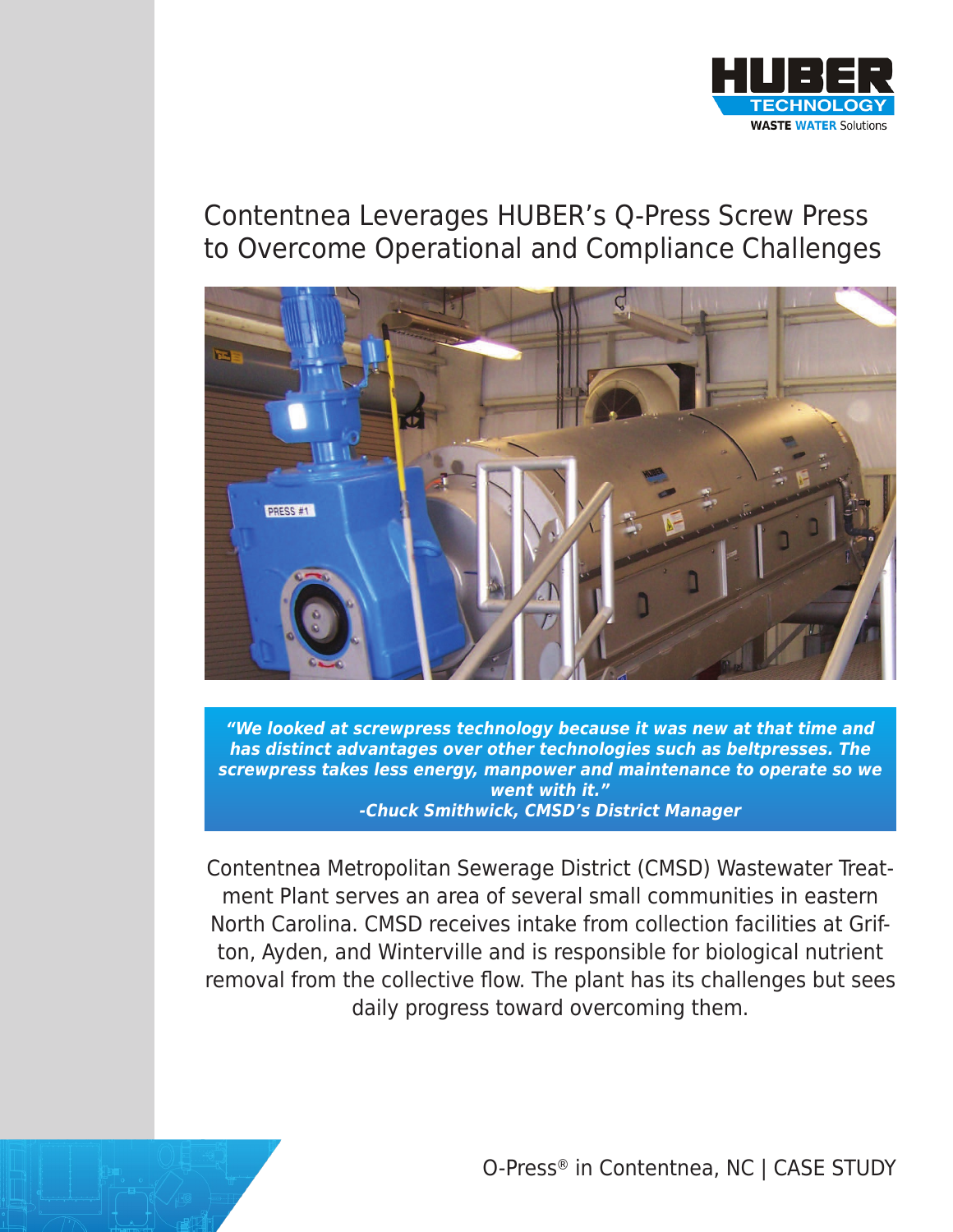

## **Rising to Challenges**

The plant's challenges are its:

- Need for greater digester storage capacity.
- Increasing need for biosolids storage capabilities.
- Limited ability to eliminate biosolid build-up.

By repurposing old structures, CMSD was able to meet the storage and capacity challenges. For example, the plant increased digester storage capacity from 1 million to 2.4 million gallons. Historically, CMSD discharged biosolids through land application. With miles of agricultural fields nearby, land application had never been a problem. Due to ever-increasing restrictions on the land application programs, CMSD needed to find alternative discharge methods for its biosolids.

The two phases of plant construction in 2010 and 2013 gave CMSD increased capacity and efficiency and the ability to meet the stringent effluent requirements of the nutrient sensitive Neuse River.

"Citizens have expectations for clean water to play and fish in and use for everyday life, but they don't realize everything that we have to do to protect our water supply. In its simplest form we are manufacturers of biosolids and if we can't dispose of them, we can't operate our plant. Today, we operate with much higher efficiency and are compliant with our NPDES (National Pollutant Discharge Elimination System) permit. The HUBER screwpress has been one of the enabling technologies in our operational improvements." -Chuck Smithwick, CMSD's District Manager

CMSD had a small window of opportunity running from March to October for dispersing its biosolids. Weather placed an additional limitation on haul-off and could close the March-to-October window even more.

## **Fitting Technology to the Playbook**

What technology was the best fit for CMSD's situation?

"HUBER's screwpress offered us the opportunity to simplify our processes and become a more efficient plant. We're always looking at ways to improve efficiency and - in the end - cut costs, so HUBER's screwpress fit perfectly into our playbook."

- Chuck Smithwick, CMSD's District Manager

The HUBER screwpress has one benefit in particular that outweighed benefits of other screwpresses: simplicity.

HUBER's screwpress fulfilled CMSD's needs because its simplicity of design and operation enables it to:

#### **Have a smaller footprint in the plant.**

The HUBER screwpress has a compact design that fits in practically any plant design or geography.

#### **Require fewer operators.**

Simple design reduces operator need from multiple to one whose required attention is only to check the screw for large items with potential for clogging.

# **Have a simple design with fewer moving parts that require maintenance.**

The maintenance needs of other technologies such the beltpress require a full time maintenance technician while HUBER's screwpress requires little maintenance at all.

#### **Allow a much cleaner atmosphere**

The screwpress design totally encloses the process